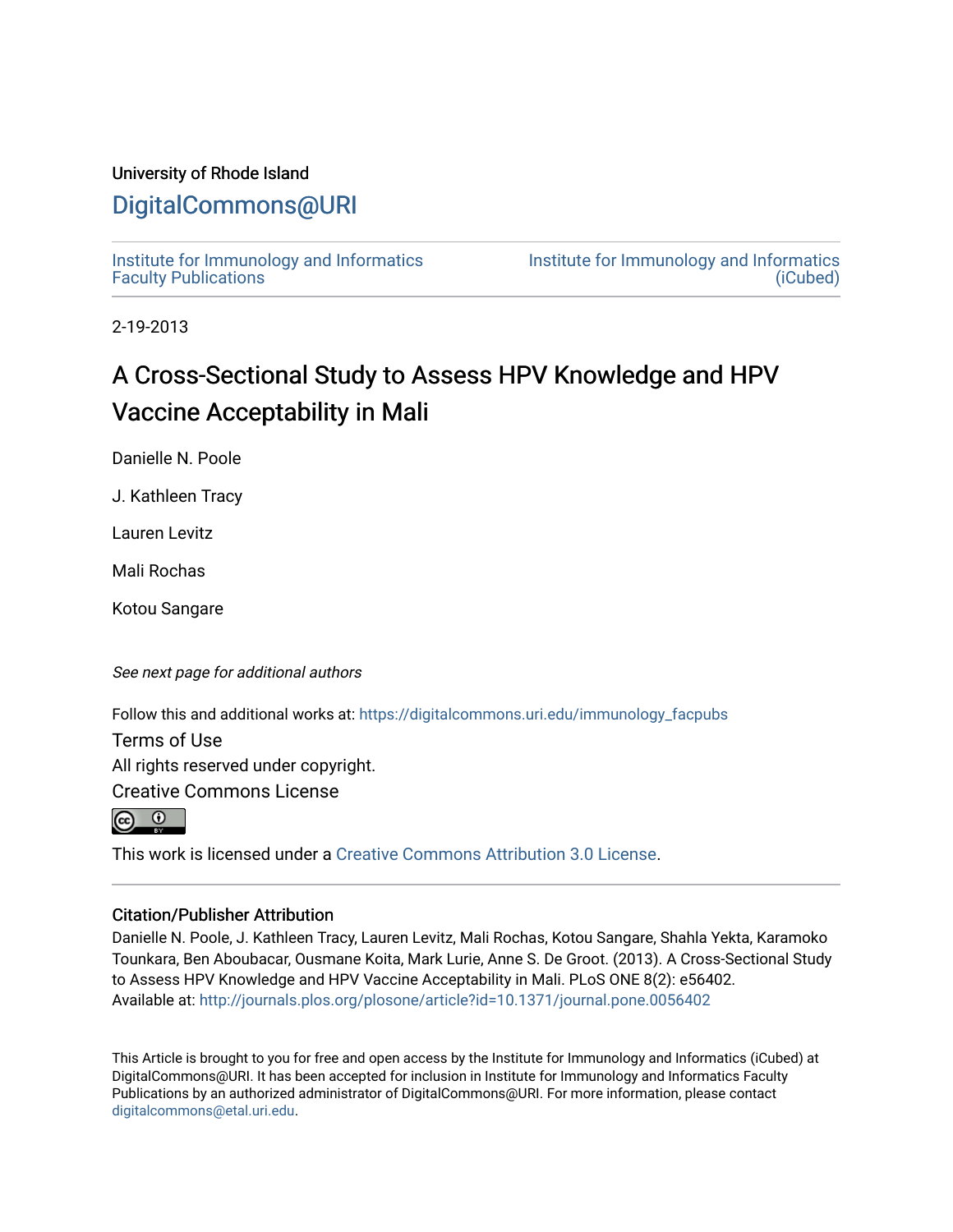### Authors

Danielle N. Poole, J. Kathleen Tracy, Lauren Levitz, Mali Rochas, Kotou Sangare, Shahla Yekta, Karamoko Tounkara, Ben Aboubacar, Ousmane Koita, Mark Lurie, and Anne S. De Groot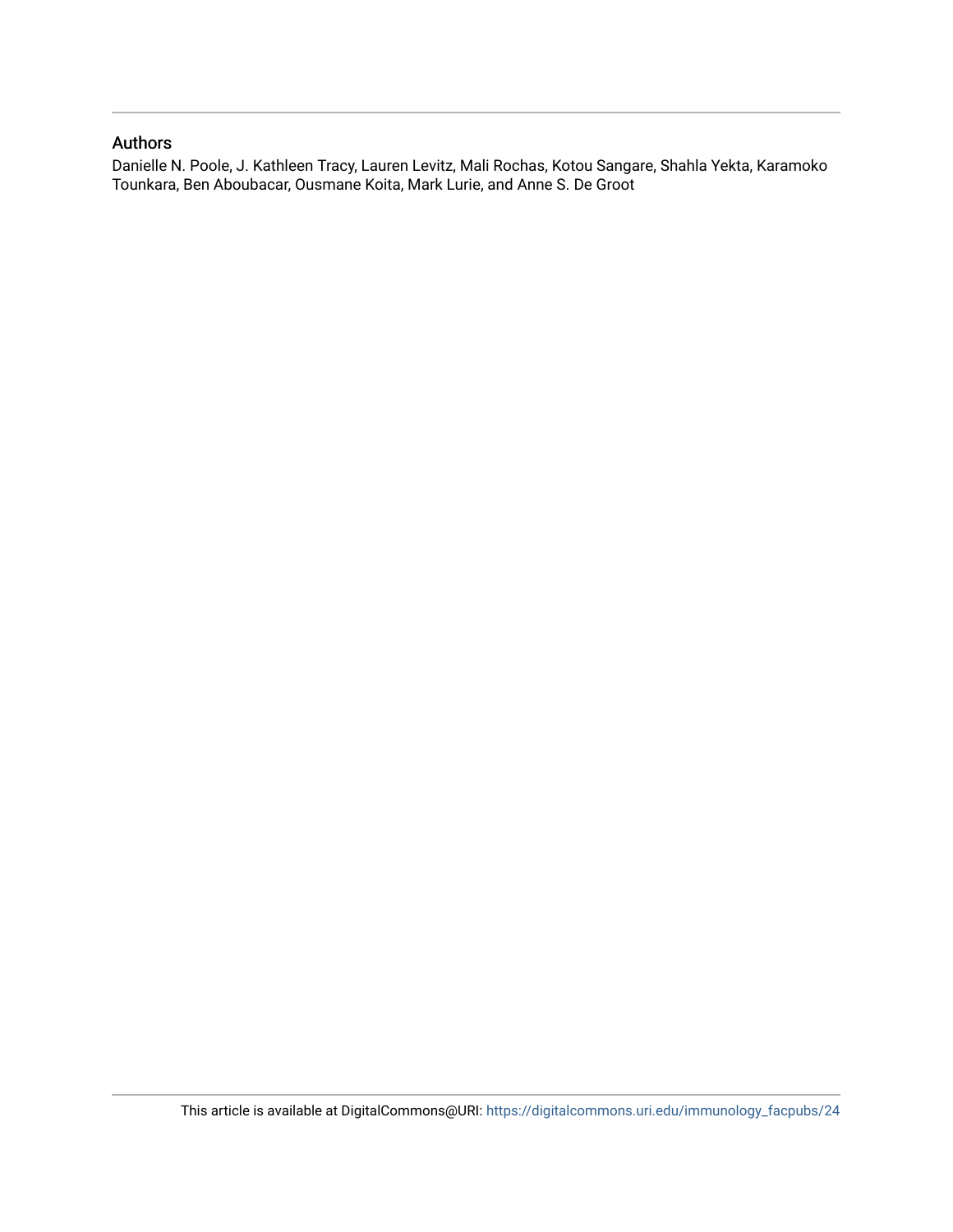# A Cross-Sectional Study to Assess HPV Knowledge and HPV Vaccine Acceptability in Mali

## Danielle N. Poole<sup>1</sup>\*, J. Kathleen Tracy<sup>2</sup>, Lauren Levitz<sup>3</sup>, Mali Rochas<sup>3</sup>, Kotou Sangare<sup>4</sup>, Shahla Yekta<sup>5</sup>, Karamoko Tounkara<sup>3</sup>, Ben Aboubacar<sup>3</sup>, Ousmane Koita<sup>4</sup>, Mark Lurie<sup>1</sup>, Anne S. De Groot<sup>3,5</sup>

1 Public Health Program, Brown University, Providence, Rhode Island, United States of America, 2 Departments of Epidemiology and Public Health, University of Maryland School of Medicine, Baltimore, Maryland, United States of America, 3 GAIA Vaccine Foundation, Providence, Rhode Island, United States of America and Bamako, Mali, 4 University of Bamako, Bamako, Mali, 5 University of Rhode Island, Providence, Rhode Island, United States of America

#### Abstract

Despite a high prevalence of oncogenic human papilloma virus (HPV) infection and cervical cancer mortality, HPV vaccination is not currently available in Mali. Knowledge of HPV and cervical cancer in Mali, and thereby vaccine readiness, may be limited. Research staff visited homes in a radial pattern from a central location to recruit adolescent females and males aged 12–17 years and men and women aged  $\geq$ 18 years (N = 51) in a peri-urban village of Bamako, Mali. Participants took part in structured interviews assessing knowledge, attitudes, and practices related to HPV, cervical cancer, and HPV vaccination. We found low levels of HPV and cervical cancer knowledge. While only 2.0% of respondents knew that HPV is a sexually transmitted infection (STI), 100% said they would be willing to receive HPV vaccination and would like the HPV vaccine to be available in Mali. Moreover, 74.5% said they would vaccinate their child(ren) against HPV. Men were found to have significantly greater autonomy in the decision to vaccinate themselves than women and adolescents ( $p = 0.005$ ), a potential barrier to be addressed by immunization campaigns. HPV vaccination would be highly acceptable if the vaccine became widely available in Bamako, Mali. This study demonstrates the need for a significant investment in health education if truly informed consent is to be obtained for HPV vaccination. Potential HPV vaccination campaigns should provide more information about HPV and the vaccine. Barriers to vaccination, including the significantly lower ability of the majority of the target population to autonomously decide to get vaccinated, must also be addressed in future HPV vaccine campaigns.

Citation: Poole DN, Tracy JK, Levitz L, Rochas M, Sangare K, et al. (2013) A Cross-Sectional Study to Assess HPV Knowledge and HPV Vaccine Acceptability in Mali. PLoS ONE 8(2): e56402. doi:10.1371/journal.pone.0056402

Editor: D. William Cameron, University of Ottawa, Canada

Received August 15, 2012; Accepted January 9, 2013; Published February 19, 2013

Copyright: @ 2013 Poole et al. This is an open-access article distributed under the terms of the Creative Commons Attribution License, which permits unrestricted use, distribution, and reproduction in any medium, provided the original author and source are credited.

Funding: The authors received funding from the Merck Company Foundation, a United States-based, private, charitable foundation funded entirely through Merck Sharp & Dohme Corp. No additional external funding was received for this study. The funders had no role in study design, data collection, and analysis, decision to publish, or preparation of the manuscript.

Competing Interests: Merck Sharp and Dohme are the makers of Gardasil, an HPV vaccine that was used in this study. There are no further patents, products in development or marketed products to declare. This does not alter the authors' adherence to all the PLOS ONE policies on sharing data and materials, as detailed online in the guide for authors.

E-mail: danielle.n.poole@gmail.com

#### Introduction

Human papillomavirus (HPV) infection is a common and necessary cause of cervical cancer [1]. Each year, 60 to 70% of all cervical cancer cases worldwide are the result of high risk HPV types 16 and 18, the oncogenic genotypes against which the Cervarix® and Gardasil® vaccines protect [2–3]. Both vaccines have been shown to be efficacious in preventing infection with HPV types 16 and 18 among adolescent females and women [4– 6], however Gardasil<sup>®</sup> is the only available vaccine efficacious against HPV types 16 and 18 infection in males [7].

Eighty-percent of cervical cancer cases diagnosed each year occur in developing countries [8], in part due to the lack of availability of early prevention cytology-screening programs. Educational and attitudinal barriers have also been identified as major reasons for low screening prevalence in developing countries [9–11]. In sub-Saharan Africa, cervical cancer rates are among the highest in the world, with an age-standardized incidence rate (ASR) of 31.0 per 100,000 women [12]. The HIV epidemic is an important contributor to the cervical cancer burden in sub-Saharan Africa [13]. HIV-seropositive women are six times

more likely to develop cervical cancer compared to HIVseronegative women due to HIV-related immune suppression [14].

Other risk factors for HPV infection, and thereby the potential for subsequent disease, include tobacco smoking, high parity, and long-term hormonal contraceptive use [15]. Early age of first sexual intercourse has long been associated with an increased risk of cervical cancer, possibly due to the biological predisposition of the immature cervix during adolescence with increased susceptibility to persistent HPV infections and therefore a greater risk of cervical cancer [16]. Age at first sexual intercourse, age at first pregnancy, and age at first marriage are highly interrelated and have similar cervical cancer risk estimates [17]. Moreover, the influence of male partners, both directly and indirectly, on women's health has been demonstrated in the risk areas of contraception, pregnancy, and childbirth [18].

Mali is a landlocked West African country with an estimated 13 million persons, 90% of whom are Muslim [19]. In Mali, high risk HPV oncogenic types 16 and 18 have a prevalence of 12% among previously unscreened women of the general population aged 15– 65 years [20–21], with predominant subtypes HPV-16 associated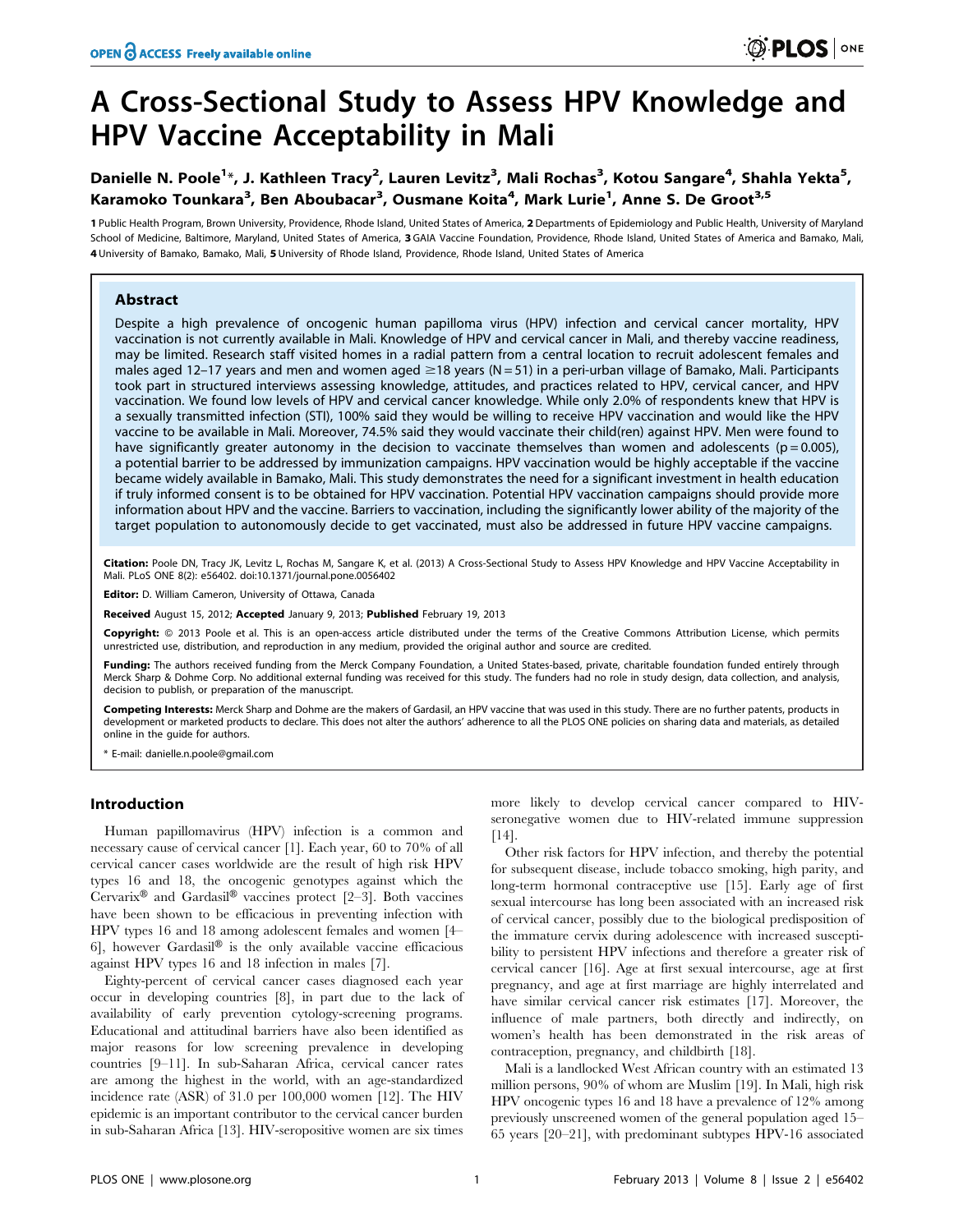with 50% and HPV-18 associated with 12.7% of cervical cancer [22]. Among Malian women, the ASR of cervical cancer is 37.7 cases per 100,000, the second highest rate of cervical cancer in the sixteen West African countries [23]. Cervical cancer is not only the most common cancer among women in Mali; it is also the leading cause of all cancer-related mortalities among Malians [24]. However, only 4.8% of women (aged 18–69 years) have ever been screened for cervical cancer in Mali and thus cervical cancer rates may be higher than reported [23]. Due to a lack of cytology screening and early treatment programs, the mortality rate among Malian women diagnosed with cervical cancer is 80%, or 1,076 deaths per year [23].

HPV vaccination offers protection against the development of cervical cancer and associated morbidities and mortalities, and is especially valuable in resource-limited settings where secondary prevention methods such as cytology screening are not widely available and may not be a cost-effective [25]. Recent work focusing on HPV vaccine acceptability in resource-limited settings including Kenya, Tanzania, Uganda, Latin America, the Caribbean, Vietnam, Malaysia, China, and India have generally found high acceptability of HPV vaccines [26–30]. Several studies have shown that knowledge of HPV, cervical cancer, and risk factors for cervical cancer are low among the general public, in both high and low income settings [31–33]. At the time of this publication, only one other study has quantitatively examined HPV vaccine acceptability in West Africa, finding similar high levels of HPV vaccine acceptability despite low levels of knowledge in Ghana [34]. In the absence of accessible cytology screening, implementation of an HPV immunization program should be a public health priority in Mali to reduce the high burden of cervical cancerassociated morbidity and mortality. Moreover, Mali is eligible to receive Global Alliance for Vaccines and Immunization (GAVI) support for a two-year demonstration program in preparation for national introduction of HPV vaccine. This support includes the ability to purchase vaccines at a discounted price and grants to build capacity for scaling up national immunization programs. A mathematical modeling study assessing the impact of a single vaccine campaign in Mali showed decreases in the prevalence of HPV infection proportionate to achieved vaccination coverage [20].

Sexually active adolescents and adults must voluntarily agree to receive the vaccine, a decision affected by individual knowledge, beliefs about susceptibility, perception of vaccine effectiveness, family and physician perspectives, sexual and cultural practices, and cost for vaccination [35]. This cross-sectional study aimed to determine HPV knowledge, acceptability, and other factors associated with the feasibility of HPV vaccine implementation in Mali. To our knowledge, this is the first West African study to include males and females aged 12 years and older in such an assessment. We assessed adult and adolescent male and female awareness and acceptance of HPV infection and vaccination for cervical cancer prevention, as well as factors associated with willingness to be administered the vaccine among individuals in Me`kin-Sikoro, a peri-urban village in Bamako, Mali.

#### Methods

#### Ethics Statement

This research received ethical approval from the Committee of Ethics of the Faculty of Medicine, Pharmacy, and Odonto-Stomatology at the University of Bamako, Mali and the Ethical and Independent Review Services West Coast Board, United States.

#### Study Procedures

Face-to-face structured interviews were conducted in 2011 with 51 participants. All data collection activities took place prior to HPV vaccine licensing in Mali. A two-stage sampling method was utilized. Two geographical areas were selected from the periurban village of Mèkin-Sikoro using a convenience sampling technique according to their proximity to the central local health clinic. In each of the selected sectors, interviewers approached households starting with the nearest home to the central health clinic.

Each interviewer was sex- and age-paired with a specific sample subset; adolescent females, adolescent males, adult females, or adult males. The interviewers approached households separately such that one interviewer approached the closest household, a second interviewer approached the next closest household, a third interviewer approached the third closest household, and a fourth interviewer approached the fourth nearest household.

Households were selected to participate if an eligible participant was present at the time of visit. Adolescents were eligible if aged 12–18 years and living in the household, and a guardian was available to provide consent. Adults were eligible if aged  $>18$ years and living in the household. If a household had more than one eligible inhabitant who could be sex- and age-matched with the household interviewer, the first eligible individual to interact with the interviewer was selected to undergo the informed consent process after an explanation of the nature of the study. The consent form was read aloud upon request and to all illiterate individuals in Bambara, the main language in Mali [36]. Illiterate individuals who chose to take part in the study completed the informed consent process by signing with a fingerprint and a literate witness verified the process with a signature.

A standardized questionnaire assessing knowledge, vaccine acceptability and willingness to participate in an HPV vaccination program, and demographic characteristics related to HPV and cervical cancer was administered. Open response questions included reasons why or why not most participants would vaccinate themselves or their children, the preferred method for contact about vaccination appointment, and the cost participants would be willing to pay to receive HPV vaccination. The structured interviews were conducted in Bambara.

Data was de-identified and analyzed using STATA 10.0 [37]. The significance level was set at  $p<0.05$ . Data analysis consisted of descriptive statistics including frequencies and mean scores for the demographic variables. Data are presented as mean (SD) for continuous variables. Fischer's exact tests were used to examine differences found across participant subset responses.

#### Results

#### 1. Characteristics of the Sample

A summary of the sample characteristics is provided in Table 1. Of the total 52 eligible participants approached, 98.1% consented to participation  $(n = 51)$ . The mean age of participants was 26.1 years ( $SD \pm 14.58$ ), with 49.0% of the participants adolescents aged 12–18 years. The majority of participants had received some formal schooling (68.6%) and 69.2% of adults worked outside of the home (58.3% females, 84.6% males). Of the 43.1% of participants who were married, 36.4% were in polygamous marriages with a mean of 2.25 wives  $(SD\pm0.46)$ . Among all participants, the mean age of first marriage was 18.67 years (SD $\pm$ 4.03). The mean age of sexual debut was 17.0 years  $(SD<sup>±</sup>1.74)$  for females and males, and the mean number of total sexual partners was reported to be  $2.06$  (SD $\pm1.87$ , females 1.40,  $SD \pm 0.74$ ; males 2.65,  $SD \pm 2.34$ ). The majority of participants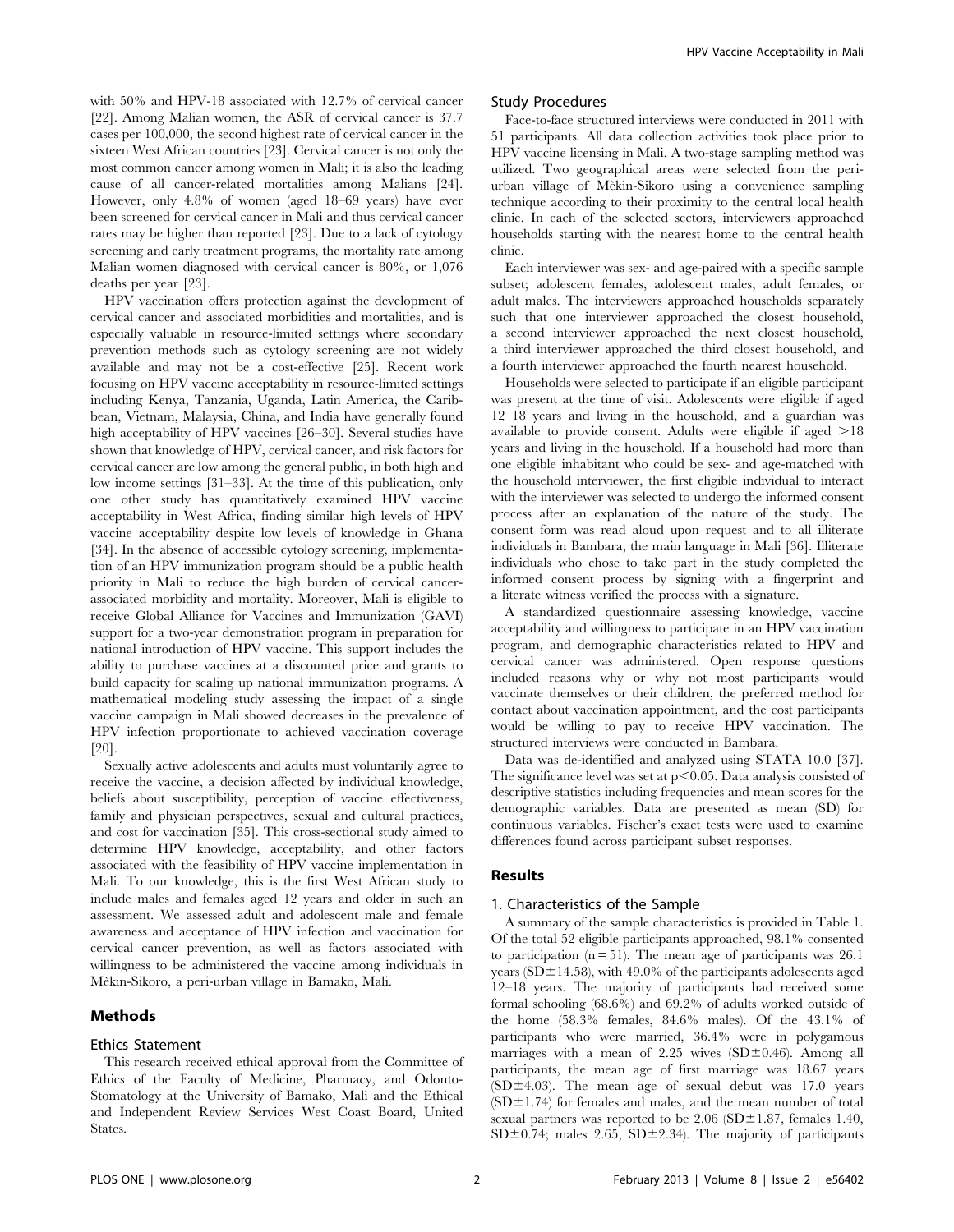#### Table 1. Characteristics of study participants.

| Characteristic                                         | <b>Total</b> |           | <b>Female</b> |           | Male         |           |
|--------------------------------------------------------|--------------|-----------|---------------|-----------|--------------|-----------|
|                                                        | Mean (N)     | <b>SD</b> | Mean (N)      | <b>SD</b> | Mean (N)     | <b>SD</b> |
| Age: mean (SD)                                         | 26.1(51)     | 14.6      | 24.4 (25)     | 10.9      | 27.7 (26)    | 17.5      |
| Adolescents                                            | 14.1(20)     | 1.6       | 13.8(8)       | 1.5       | 14.3(12)     | 1.8       |
| Adults aged 18-26 years                                | 20.2(11)     | 2.6       | 20.4(8)       | 3.0       | 19.7(3)      | 1.5       |
| Adults > 26 years                                      | 41.4 (20)    | 11.6      | 37.4(9)       | 4.8       | 44.6 (11)    | 14.5      |
| Any school-based education                             | 68.6%        |           | 64.0%         |           | 73.2%        |           |
| Adult working outside the home (%)                     | 69.2% (31)   |           | 58.3% (17)    |           | 84.6% (14)   |           |
| Marital status (% married)                             | 43.1% (51)   |           | 52.0% (25)    |           | 34.6% (26)   |           |
| Adolescents                                            | $0.0\%$ (20) |           | $0.0\%$ (8)   |           | $0.0\%$ (12) |           |
| Adults                                                 | 71.0% (31)   |           | 76.5% (17)    |           | 64.3% (14)   |           |
| Polygamous marriage (%) <sup>1</sup>                   | 36.4% (22)   |           | 30.8% (13)    |           | 44.4% (9)    |           |
| Number of wives <sup>2</sup>                           | 2.3          | 0.5       | 2.3           | 0.5       | 2.3          | 0.5       |
| Age of first marriage                                  | 18.7         | 4.0       | 16.9          | 2.0       | 23.2         | 4.7       |
| Age of sexual debut <sup>3</sup>                       | 16.5(22)     | 2.3       | 16.8(15)      | 1.7       | 16.0(7)      | 3.3       |
| No sexual relations <sup>4</sup>                       | 29.4% (15)   |           | 28.0% (7)     |           | 34.6% (8)    |           |
| Refused to answer                                      | 27.5% (14)   |           | $1.2\%$ (3)   |           | 42.3% (11)   |           |
| $>15$ years (%)                                        | 40.9%        |           | 40.0%         |           | 42.9%        |           |
| $\geq$ 15 and <18 years (%)                            | 36.4%        |           | 40.0%         |           | 28.6%        |           |
| $\geq$ 18 years (%)                                    | 22.7%        |           | 20.0%         |           | 28.6%        |           |
| Number of sexual partners <sup>5</sup>                 | 2.1(22)      | 1.9       | 1.4(15)       | 0.7       | 2.7(7)       | 2.3       |
| Number of sexual partners before marriage <sup>6</sup> | 1.0          | (2.3)     | 0.4           | 0.7       | 1.9          | 3.2       |
| Circumcised/excised <sup>7</sup>                       | 84.3%        |           | 88.0%         |           | 80.8%        |           |
| Refused to answer                                      | 7.8%         |           | 0.0%          |           | 15.4%        |           |
| Sex in exchange for money or gifts                     | 0.0%         |           | 41.7%         |           | 0.0%         |           |

Note.  $SD = standard deviation$ .

<sup>1</sup> Among those who were married (Number who were married).

<sup>2</sup> Among those reporting being in a polygamous marriage.

<sup>3</sup> Among those reporting having ever had sex (Number reporting ever having sex).

4 Number reporting no sexual relations.

<sup>5</sup> Among those reporting having ever had sex (Number reporting ever having sex).

6 Of those reporting marriage.

 $7$  Excision refers to Type II female genital cutting, or the removal of the clitoris and inner labia.

doi:10.1371/journal.pone.0056402.t001

reported being circumcised (80.8% males) or excised (Type 2 female genital cutting, 88.0% of females).

#### 2. Knowledge of STIs, HPV and Cervical Cancer

Of the participants, 62.0% (68.0% females, 56.0% males) reported they knew what an STI was, and 54.9% (64.0% females, 46.2% males) could correctly identify a method of protection against STIs (Table 2). Just over half (54.9%) of participants knew of places where STI screening and treatment were offered, and 23.5% of participants reported ever having an STI (40.0% females, 7.7% males). Only one participant knew HPV was an STI. Following a brief definition of HPV, 24.0% of participants thought HPV only infects females only, 30.0% thought HPV only infects males, 56.0% thought HPV infects both males and females, and 14.0% did not know who was susceptible to HPV infection. Only 9.8% of female participants had heard of cervical cancer.

#### 3. Willingness to Vaccinate against HPV and Immunization Preferences

Participant willingness to vaccinate and preferences for vaccination are shown in Table 3. All participants had previously received a vaccine, and 100% of participants said they would like the HPV vaccine to be available in Mali. The majority of participants would only receive immunization against HPV if the vaccine were available at no cost to participant (68.6%). Onehundred percent of participants reported being willing to receive HPV vaccination, while only 74.5% were, or would be, willing to vaccinate their child(ren) against HPV.

Participants suggested the following methods of contact for receiving information about HPV vaccination appointments: phone calls (41.2%), home visits (21.6%), messages at school (17.7%), public crier (3.9%), text messaging (2.0%), and television messages (2.0%). Participants preferred receiving the vaccine at a local health clinic  $(46.0\%)$ , at a hospital  $(22.0\%)$ , at home (22.0%), and at school (10.0%).

#### 4. Autonomy in the Decision to Vaccinate

Ability to autonomously decide to vaccinate oneself against HPV is summarized in Table 4, and was significantly different across female adolescents (15.4%), male adolescents (46.2%), adult female (75.0%) and adult male (76.9%) participants (Fishers exact test  $p = 0.005$ ). Adult males 76.9%) had 0.176 times the odds of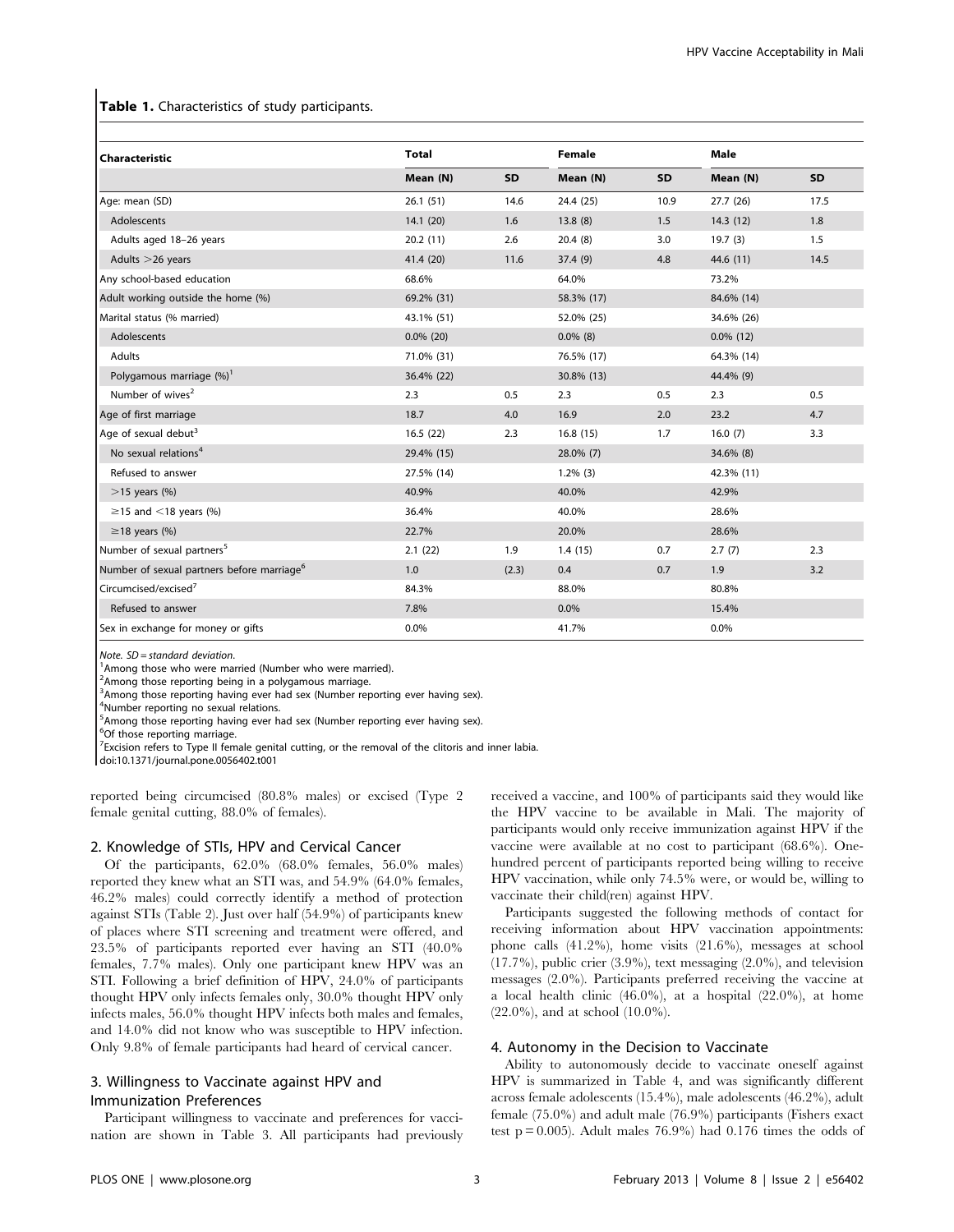Table 2. Understanding of STIs [Sexually Transmitted Infections], HPV, and cervical cancer.

|                                                     | Total % (N) | Female % (N) | Male % (N) |
|-----------------------------------------------------|-------------|--------------|------------|
| <b>STIs</b>                                         |             |              |            |
| Knows what a sexually transmitted infection is      | 60.8% (51)  | 68.0% (25)   | 53.8% (26) |
| Adolescents                                         | 40.0% (20)  | 37.5% (8)    | 41.7% (12) |
| Adults                                              | 45.1% (51)  | 82.4% (17)   | 64.3% (14) |
| Knows how to protect against an STI                 | 54.9% (51)  | 64.0% (25)   | 46.2% (26) |
| Adolescents                                         | 40.0% (20)  | 25.0% (8)    | 50.0% (12) |
| Adults                                              | 64.5% (31)  | 82.35% (17)  | 42.9% (14) |
| Knows where to get an STI exam <sup>8</sup>         | 96.6% (29)  | 100.0% (13)  | 93.3% (14) |
| Has had an STI                                      | 23.5% (51)  | 40.0% (25)   | 7.7% (26)  |
| Refused                                             | 7.8%        | 8.0%         | 7.7%       |
| Adolescents                                         | 80% (20)    | 75.0% (8)    | 83.3% (12) |
| Refused                                             | 20%         | 25.0%        | 16.7%      |
| Adults                                              | 38.7% (31)  | 58.8% (17)   | 14.3% (14) |
| Refused                                             | 0.0%        | 0.0%         | 0.0%       |
| <b>HPV</b>                                          |             |              |            |
| Knows HPV is a sexually transmitted infection       | 2.0% (51)   | $0.0\%$ (25) | 3.8% (26)  |
| Knows that HPV can affect:                          |             |              |            |
| Females only                                        | 24.0%       | 45.8%        | 3.8%       |
| Males only                                          | 30.0%       | 0.0%         | 11.5%      |
| Both females and males                              | 56.0%       | 45.8%        | 65.4%      |
| Don't know                                          | 14.0%       | 8.3%         | 19.2%      |
| <b>Cervical cancer</b>                              |             |              |            |
| Knows that HPV can cause cervical cancer            | 49.0%       | 44.0%        | 53.8%      |
| Don't know                                          | 39.2%       | 32.0%        | 46.2%      |
| Knows that cervical cancer can cause death in women | 0.0%        | 7.9%         | 0.0%       |

Note. HPV = human papillomavirus. <sup>8</sup>

 ${}^{8}$ Of those knowing what an STI was (Number knowing what an STI was).

doi:10.1371/journal.pone.0056402.t002

having the ability to vaccinate autonomously than females and adolescent males (44.7%) (95%CI 0.03–0.61; McNemar's test  $p = 0.0026$ ). Adult males had 10.0 times the odds of having the ability to autonomously decide to vaccinate their child against HPV (84.6%) compared to adult females and adolescents (64.5%) (95%CI 2.43–88.24; McNemar's test p = 0.0001).

#### Discussion

Our results are concordant with the existing literature on HPV vaccine knowledge acceptability in both resource-rich and resource-limited settings, which is that while levels of knowledge are generally low, individuals are willing to receive vaccination against HPV [26–30] [38] [35]. We found that knowledge of HPV and cervical cancer amongst participants was low, yet willingness to receive HPV vaccination and willingness to vaccinate themselves and/or their child was high. Our findings also suggest that relying on cellular phones methods for modes of contact is not likely to succeed in Mali, which in 2006 had low cell phone tower coverage of 1.1% of area and 18.1% of population [39]. Moreover, questions assessing preferences on the location for receiving vaccine resulted in sample subset-specific responses; adolescents were more likely to prefer vaccination at school and females to prefer vaccination at home. The selection of sites at which to distribute vaccine may need to be targeted to each eligible subgroup. As the available HPV vaccine is recommended for use in males and females aged 9–26 years, these differences will be critical in developing immunization campaigns tailored to reach both adult and adolescent males and females.

We identified that adult male participants were significantly less likely to require permission from someone else in order to receive the HPV vaccine in comparison to all other sample subsets. Adult males also had higher odds of autonomy in the decision to vaccinate their children than all other sample subsets. Our research is, to the best of our knowledge, the first to study to examine the differences in permission required to receive HPV vaccination across all vaccine-eligible individuals. This information is critical for the development of vaccine campaigns in settings where all individuals do not have equal autonomy.

We identified men as the primary decision makers regarding HPV vaccination, and as such they may be key targets for vaccine campaigns. This attitude suggests that men are important factors in the vaccination of women and adolescents, and better immunization outcomes for women and adolescents may be expected if men are involved in this population [18]. Frameworks for a new reproductive health paradigm highlight the need to incorporate men into emerging immunization programs [40–41]. Addressing men as actors in the health decisions of women and children may be more important in the introduction of STI vaccination in predominantly Muslim populations. In a study conducted in Malaysia, a country where Islam is the national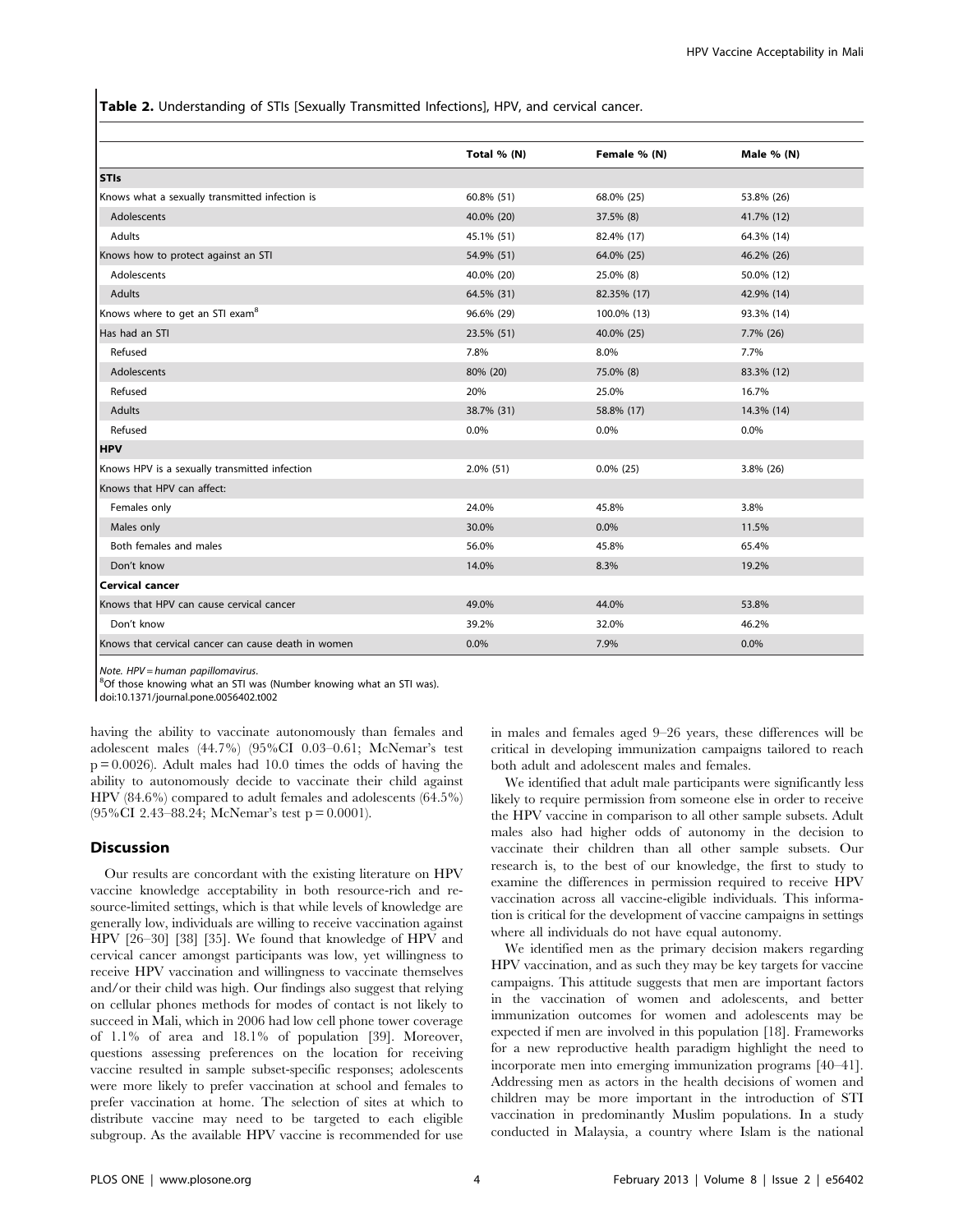Table 3. Willingness to participate in vaccination.

|                                                                                        | $\%$   |
|----------------------------------------------------------------------------------------|--------|
| Ever received any vaccination                                                          | 100.0% |
| Would like the HPV vaccine to be available in Mali                                     | 100.0% |
| Willing to receive HPV vaccine                                                         | 100.0% |
| Willing to vaccinate child(ren) against HPV <sup>9</sup>                               | 74.5%  |
| Would get vaccinated against HPV if the vaccine cost: <sup>10 11</sup>                 |        |
| 0.18USD                                                                                | 7.8%   |
| 0.37USD                                                                                | 9.8%   |
| 0.93USD                                                                                | 7.8%   |
| 9.27USD                                                                                | 5.9%   |
| Only if the vaccine were free                                                          | 68.6%  |
| Would prefer to be contacted to receive information about vaccination appointments by: |        |
| Phone call                                                                             | 41.2%  |
| Text message                                                                           | 2.0%   |
| A home visit                                                                           | 21.6%  |
| Public crier                                                                           | 3.9%   |
| Television                                                                             | 2.0%   |
| A message at school                                                                    | 17.7%  |
| Other                                                                                  | 11.8%  |
| Would prefer to receive the vaccine at:                                                |        |
| A hospital                                                                             | 22.0%  |
| The local health clinic                                                                | 46.0%  |
| School                                                                                 | 10.0%  |
| Home                                                                                   | 22.0%  |

Note. HPV = human papillomavirus, USD = United States dollars. <sup>9</sup>

 $9$ All participants were asked this question. This question was hypothetical for those without children.

<sup>10</sup>Percentages do not equal 100% due to rounding.

11Converted from CFA using an exchange rate of 539.4CFA/USD.

doi:10.1371/journal.pone.0056402.t003

religion, men were found to play an influential role in the vaccination decisions of their children and spouses [38]. In this study, men were in favor of protecting their spouses, partners, or daughters from cervical cancer by HPV vaccination after receiving information about HPV infection and vaccination [38]. In Mali, adolescent females may marry as young as 15 years with parental consent [42], and married adolescent females would require permission from their husbands. Opt-out consent for HPV vaccination was considered acceptable in Tanzania [29], and represents a possible vaccination strategy addressing the lack of autonomy female adolescents have in accessing health care.

Vaccinating adolescents before sexual debut was initially found to be challenging in sub-Saharan Africa because of limited health

care funding, rare reproductive health services, and dispersed populations [43], however more recent studies indicate that HPV vaccination can be delivered with high coverage and acceptability amongst adolescent females. Our findings on the age of sexual debut are comparable to the results from previous research in Bamako, Mali, finding that 40% of female adolescents and 25% of male adolescents reported having had sex by the age of 15 years [44]. Our study identifies autonomy in the decision to receive vaccination as an additional barrier to the vaccination of women and adolescents in Mali, West Africa. The association between male circumcision and HPV transmission has been characterized; however no studies have examined the relationship between female circumcision and HPV infection in females. The great

#### Table 4. Autonomy in the decision to vaccinate.

|                                                                                                     | <b>Female adolescents</b> Male adolescents |       | Women | Men   | Fisher exact test p-value |
|-----------------------------------------------------------------------------------------------------|--------------------------------------------|-------|-------|-------|---------------------------|
| Would decide autonomously to receive HPV 15.4%<br>I vaccine:                                        |                                            | 46.2% | 75.0% | 76.9% | $0.005*$                  |
| Would decide autonomously to vaccinate<br>child(ren):                                               | 33.3%                                      | 69.2% | 75.0% | 84.6% | 0.185                     |
| Note. HPV = human papillomavirus.<br>$*p$ -value $<$ 0.05.<br>doi:10.1371/journal.pone.0056402.t004 |                                            |       |       |       |                           |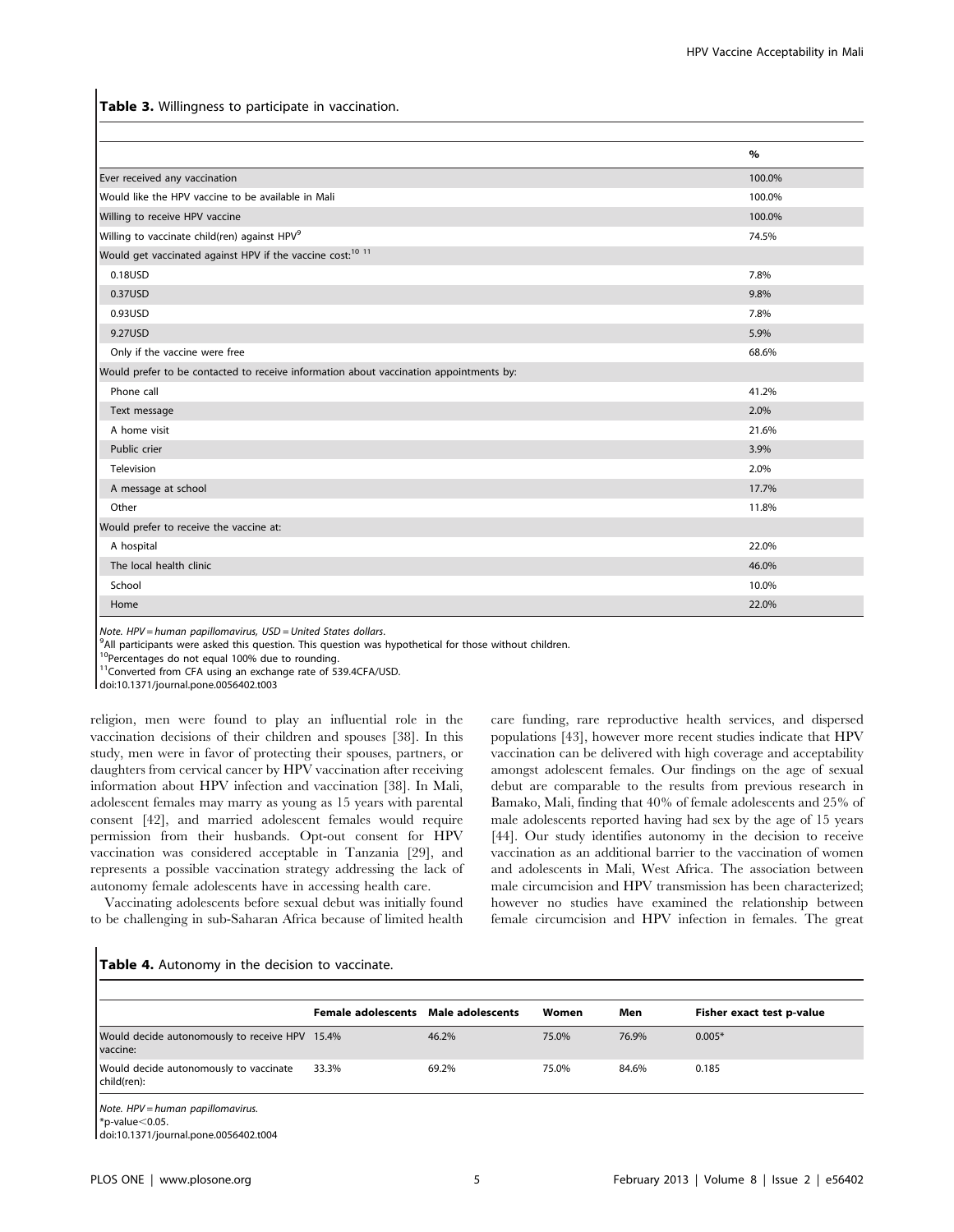majority of females in our study population were circumcised, and thus the role of female circumcision in HPV prevalence requires further investigation.

The sample size of this study is not representative, and thus limitations of this research include the precision of the findings which should be interpreted with caution. The unavailability of data on the number of households and the population of each household in Mekin-Sikoro and the convenience sampling of households proximal to the health center are additional limitations to this study. All interviews were conducted in the home, which may have led to social desirability bias, particularly in response to sexual history questions. Nevertheless, this study provides information to guide future representative studies of HPV knowledge and vaccine acceptability in Mali, West Africa. The high rate of willingness to receive HPV vaccination despite low HPV knowledge presents ethical challenges to implementing an HPV immunization program in Mali. Importantly, our results suggest

#### References

- 1. Munoz N, Bosch FX, de Sanjose S, Herrero R, Castellsague X, et al. (2003) Epidemiologic classification of human papillomavirus types associated with cervical cancer. N Engl J Med 348: 518–527.
- 2. Castle PE, Solomon D, Schiffman M, Wheeler CM, Grp A (2005) Human papillomavirus type 16 infections and 2-year absolute risk of cervical precancer women with equivocal or mild cytologic abnormalities. Journal of the National Cancer Institute 97: 1066–1071.
- 3. Bosch FX, Manos MM, Munoz N, Sherman M, Jansen AM, et al. (1995) Prevalence of human papillomavirus in cervical cancer: a worldwide perspective. International biological study on cervical cancer (IBSCC) Study Group. J Natl Cancer Inst 87: 796–802.
- 4. Paavonen J, Naud P, Salmeron J, Wheeler CM, Chow SN, et al. (2009) Efficacy of human papillomavirus (HPV)-16/18 AS04-adjuvanted vaccine against cervical infection and precancer caused by oncogenic HPV types (PATRICIA): final analysis of a double-blind, randomised study in young women. Lancet 374: 301–314.
- 5. Haupt RM, Sings HL (2011) The efficacy and safety of the quadrivalent human papillomavirus 6/11/16/18 vaccine gardasil. J Adolesc Health 49: 467–475.
- 6. Munoz N, Manalastas R, Jr., Pitisuttithum P, Tresukosol D, Monsonego J, et al. (2009) Safety, immunogenicity, and efficacy of quadrivalent human papillomavirus (types 6, 11, 16, 18) recombinant vaccine in women aged 24–45 years: a randomised, double-blind trial. Lancet 373: 1949–1957.
- 7. Giuliano AR, Palefsky JM, Goldstone S, Moreira ED, Jr., Penny ME, et al. (2011) Efficacy of quadrivalent HPV vaccine against HPV Infection and disease in males. N Engl J Med 364: 401–411.
- 8. Parkin DM (2006) The global health burden of infection-associated cancers in the year 2002. Int J Cancer 118: 3030–3044.
- 9. Leyva M BT, Tarwater P (2006) Attitudes towards cervical cancer screening: a study of beliefs among women in Mexico. Californian Journal of Health Promotion 4: 13–24.
- 10. Markovic M, Kesic V, Topic L, Matejic B (2005) Barriers to cervical cancer screening: a qualitative study with women in Serbia. Soc Sci Med 61: 2528– 2535.
- 11. Reyes-Ortiz CA, Camacho ME, Markides KS, Kenneth OJ (2007) Health insurance and cervical cancer screening among older women in Latin American and Caribbean cities. Journal of the American Geriatrics Society 55: S159– S159.
- 12. Louie KS, de Sanjose S, Mayaud P (2009) Epidemiology and prevention of human papillomavirus and cervical cancer in sub-Saharan Africa: a comprehensive review. Trop Med Int Health 14: 1287–1302.
- 13. (UNAIDS) JUNPoHA (2010) Global Report, UNAIDS Report on the Global AIDS Epidemic. World Health Organization.
- 14. Wright TC, Ellerbrock TV, Chiasson MA, Vandevanter N, Sun XW, et al. (1994) Cervical Intraepithelial Neoplasia in Women Infected with Human-Immunodeficiency-Virus - Prevalence, Risk-Factors, and Validity of Papanicolaou Smears. Obstetrics and Gynecology 84: 591–597.
- 15. Bekele A, Baay M, Mekonnen Z, Suleman S, Chatterjee S (2010) Human papillomavirus type distribution among women with cervical pathology - a study over 4 years at Jimma Hospital, southwest Ethiopia. Tropical Medicine & International Health 15: 890–893.
- 16. Kruger-Kjaer S, van den Brule AJC, Svare EI, Engholm G, Sherman ME, et al. (1998) Different risk factor patterns for high-grade and low-grade intraepithelial lesions on the cervix among HPV-positive and HPV-negative young women. International Journal of Cancer 76: 613–619.
- 17. Louie KS, de Sanjose S, Diaz M, Castellsague X, Herrero R, et al. (2009) Early age at first sexual intercourse and early pregnancy are risk factors for cervical cancer in developing countries. Br J Cancer 100: 1191–1197.

that autonomy in the decision to receive HPV vaccination is not equally distributed in this setting and should be investigated. More research is needed to further characterize decision makers and incorporate this information into targeted HPV vaccine campaigns.

#### Acknowledgments

We would like to thank the individuals who generously agreed to participate in this study, and the staff and volunteers of the GAIA Vaccine Foundation, Providence, RI USA and Bamako, Mali.

#### Author Contributions

Critical revisions and guidance: ML LL JKT ADG. Conceived and designed the experiments: DNP JKT MR SY KT BA OK ADG. Performed the experiments: DNP KS KT. Analyzed the data: DNP. Wrote the paper: DNP.

- 18. Dudgeon MR, Inhorn MC (2004) Men's influences on women's reproductive health: medical anthropological perspectives. Soc Sci Med 59: 1379–1395.
- 19. USAID (2007) USAID country health statistical report, Mali. Washington, DC: United States Agency for International Development.
- 20. Tracy L, Gaff HD, Burgess C, Sow S, Gravitt PE, et al. (2011) Estimating the impact of human papillomavirus (HPV) vaccination on HPV prevalence and cervical cancer incidence in Mali. Clin Infect Dis 52: 641–645.
- 21. Tracy JK, Traore CB, Bakarou K, Dembele R, Coulibaly RC, et al. (2011) Risk factors for high-risk human papillomavirus infection in unscreened Malian women. Tropical Medicine & International Health 16: 1432–1438.
- 22. Bayo S, Bosch FX, de Sanjose S, Munoz N, Combita AL, et al. (2002) Risk factors of invasive cervical cancer in Mali. Int J Epidemiol 31: 202–209.
- 23. Centre WIICoHaCCHI (2012) Human Papillomavirus and Related Cancers in Mali. WHO/ICO.
- 24. Ferlay J, Shin HR, Bray F, Forman D, Mathers C, et al. (2010) Estimates of worldwide burden of cancer in 2008: GLOBOCAN 2008. International Journal of Cancer 127: 2893–2917.
- 25. Perkins RB, Langrish SM, Stern LJ, Burgess JF, Simon CJ (2010) Impact of patient adherence and test performance on the cost-effectiveness of cervical cancer screening in developing countries: the case of Honduras. Womens Health Issues 20: 35–42.
- 26. Becker-Dreps S, Otieno WA, Brewer NT, Agot K, Smith JS (2010) HPV vaccine acceptability among Kenyan women. Vaccine 28: 4864–4867.
- 27. Arrossi S, Maceira V, Paolino M, Sankaranarayanan R (2012) Acceptability and uptake of HPV vaccine in Argentina before its inclusion in the immunization program: a population-based survey. Vaccine 30: 2467–2474.
- 28. Winkler JL, Wittet S, Bartolini RM, Creed-Kanashiro HM, Lazcano-Ponce E, et al. (2008) Determinants of Human Papillomavirus Vaccine Acceptability in Latin America and the Caribbean. Vaccine 26: L73–L79.
- 29. Remes P, Selestine V, Changalucha J, Ross DA, Wight D, et al. (2012) A qualitative study of HPV vaccine acceptability among health workers, teachers, parents, female pupils, and religious leaders in northwest Tanzania. Vaccine 30: 5363–5367.
- 30. LaMontagne DS, Barge S, Le NT, Mugisha E, Penny ME, et al. (2011) Human papillomavirus vaccine delivery strategies that achieved high coverage in lowand middle-income countries. Bull World Health Organ 89: 821–830B.
- 31. Waller J, McCaffery K, Wardle J (2004) Beliefs about the risk factors for cervical cancer in a British population sample. Prev Med 38: 745–753.
- 32. Marshall H, Ryan P, Roberton D, Baghurst P (2007) A cross-sectional survey to assess community attitudes to introduction of Human papillomavirus vaccine. Aust N Z J Public Health 31: 235–242.
- 33. Marlow LA, Waller J, Wardle J (2007) Public awareness that HPV is a risk factor for cervical cancer. Br J Cancer 97: 691–694.
- 34. Coleman MA, Levison J, Sangi-Haghpeykar H (2011) HPV vaccine acceptability in Ghana, West Africa. Vaccine 29: 3945–3950.
- 35. Oh JK, Lim MK, Yun EH, Lee EH, Shin HR (2010) Awareness of and attitude towards human papillomavirus infection and vaccination for cervical cancer prevention among adult males and females in Korea: a nationwide interview survey. Vaccine 28: 1854–1860.
- 36. Leplege A, Schemann JF, Diakite B, Toure O, Ecosse E, et al. (2006) A new condition specific quality of life measure for the blind and the partially sighted in Sub-Saharan Africa, the IOTAQOL: methodological aspects of the development procedure. Qual Life Res 15: 1373–1382.
- 37. StataCorp (2007) Stata Statistical Software: Release 10. College Station, TX: StataCorp LP.
- 38. Wong LP (2011) Knowledge and Attitudes About HPV Infection, HPV Vaccination, and Cervical Cancer Among Rural Southeast Asian Women. International Journal of Behavioral Medicine 18: 105–111.